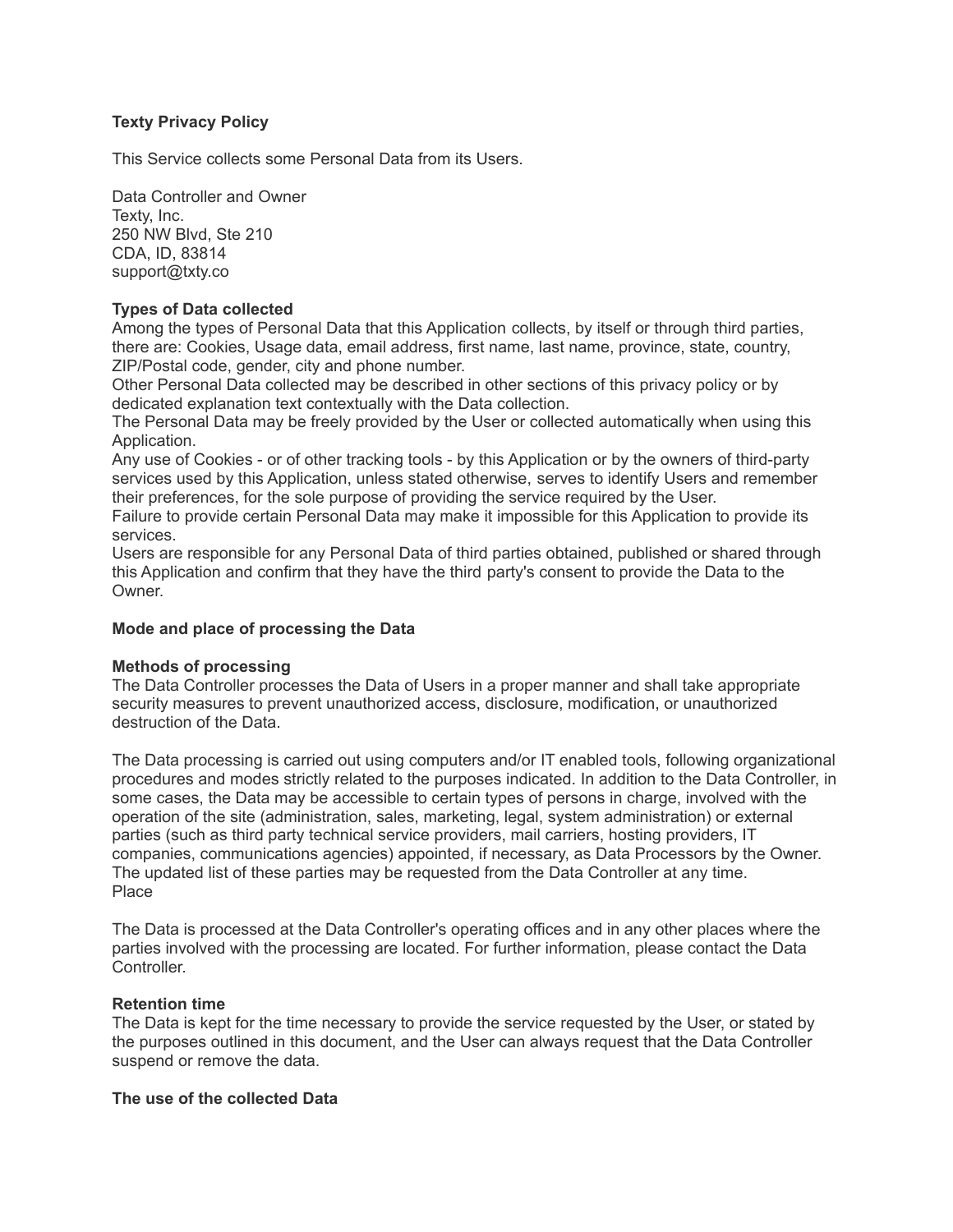The Data concerning the User is collected to allow the Owner to provide its services, as well as for the following purposes: Analytics, Contacting the User, Interaction with external social networks and platforms, Remarketing and Behavioral Targeting, User database management, Content performance and features testing (A/B testing), Handling payments, Managing contacts and sending messages, Registration and authentication and Traffic optimization and distribution. The Personal Data used for each purpose is outlined in the specific sections of this document.

### **Detailed information on the processing of Personal Data**

Personal Data is collected for the following purposes and using the following services:

#### - **Analytics**

The services contained in this section enable the Owner to monitor and analyze web traffic and can be used to keep track of User behavior.

### **Google Analytics (Google Inc.)**

Google Analytics is a web analysis service provided by Google Inc. ("Google"). Google utilizes the Data collected to track and examine the use of this Application, to prepare reports on its activities and share them with other Google services.

Google may use the Data collected to contextualize and personalize the ads of its own advertising network.

Personal Data collected: Cookies and Usage data. Place of processing: US – Privacy Policy – Opt Out

### **Commercial affiliation**

This type of services allows this Application to display advertisements for third party products or services. Ads can be displayed either as advertising links or as banners using various kinds of graphics.

Clicks on the icon or banner posted on the Application are tracked by the third-party services listed below and are shared with this Application.

For details of which data are collected, please refer to the privacy policy of each service.

### **Contacting the User**

### **Mailing List or Newsletter (This Application)**

By registering on the mailing list or for the newsletter, the User's email address will be added to the contact list of those who may receive email messages containing information of commercial or promotional nature concerning this Application. Your email address might also be added to this list as a result of signing up to this Application or after making a purchase.

Personal Data collected: city, Cookies, country, email address, first name, gender, last name, province, state, Usage data and ZIP/Postal code.

### **Contact form (This Application)**

By filling in the contact form with their Data, the User authorizes this Application to use these details to reply to requests for information, quotes or any other kind of request as indicated by the form's header.

Personal Data collected: country, email address, first name, last name and ZIP/Postal code.

### **Phone contact (This Application)**

Users that provided their phone number might be contacted for commercial or promotional purposes related to this Application, as well as for fulfilling support requests. Personal Data collected: phone number.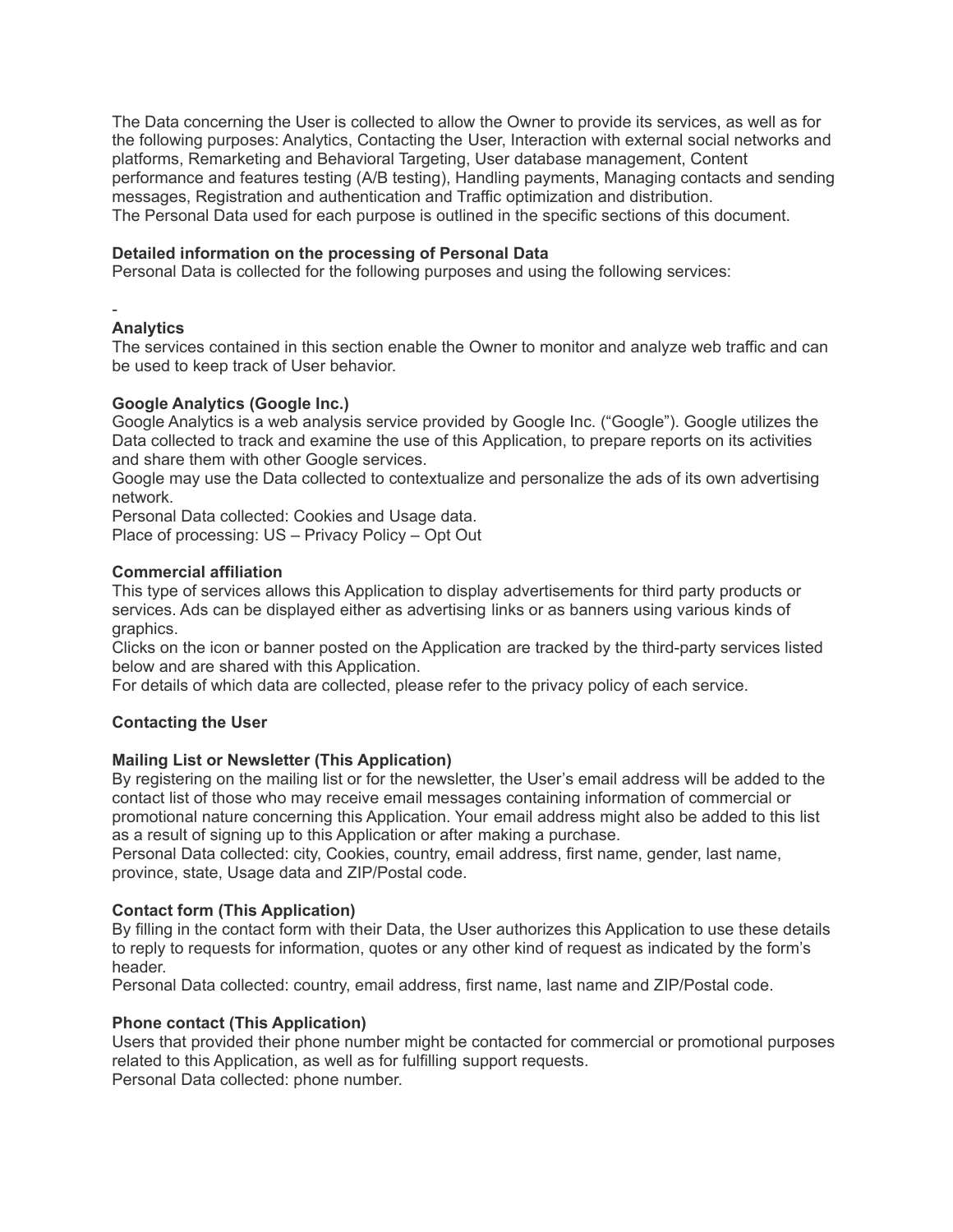### **Content performance and features testing (A/B testing)**

The services contained in this section allow the Owner to track and analyze the User response concerning web traffic or behavior regarding changes to the structure, text or any other component of this Application.

### **Handling payments**

Payment processing services enable this Application to process payments by credit card, bank transfer or other means. To ensure greater security, this Application shares only the information necessary to execute the transaction with the financial intermediaries handling the transaction. Some of these services may also enable the sending of timed messages to the User, such as emails containing invoices or notifications concerning the payment.

### **Stripe (Stripe Inc)**

Stripe is a payment service provided by Stripe Inc. Personal Data collected: various types of Data as specified in the privacy policy of the service. Place of processing: US – Privacy Policy

### **PayPal (PayPal Inc.)**

PayPal is a payment service provided by PayPal Inc., which allows Users to make online payments using their PayPal credentials.

Personal Data collected: various types of Data as specified in the privacy policy of the service. Privacy Policy

### **Braintree (PayPal Inc.)**

Braintree is a payment service provided by Braintree, a division of PayPal, Inc. Personal Data collected: various types of Data as specified in the privacy policy of the service. Privacy Policy

# **Spreedly (Spreedly Inc.)**

Spreedly is a payment service provided by Spreedly Inc. Personal Data collected: various types of Data as specified in the privacy policy of the service. Place of processing: US – Privacy Policy

-

# **Hosting and backend infrastructure**

This type of services has the purpose of hosting data and files that enable this Application to run and be distributed as well as to provide a ready-made infrastructure to run specific features or parts of this Application. Some of these services work through geographically distributed servers, making it difficult to determine the actual location where the Personal Data are stored.

# **Amazon Web Services (Amazon)**

Amazon Web Services is a hosting service provided by Amazon.com Inc. Personal Data collected: various types of Data as specified in the privacy policy of the service. Privacy Policy

### - **Interaction with external social networks and platforms**

This type of services allow interaction with social networks or other external platforms directly from the pages of this Application.

The interaction and information obtained through this Application are always subject to the User's privacy settings for each social network.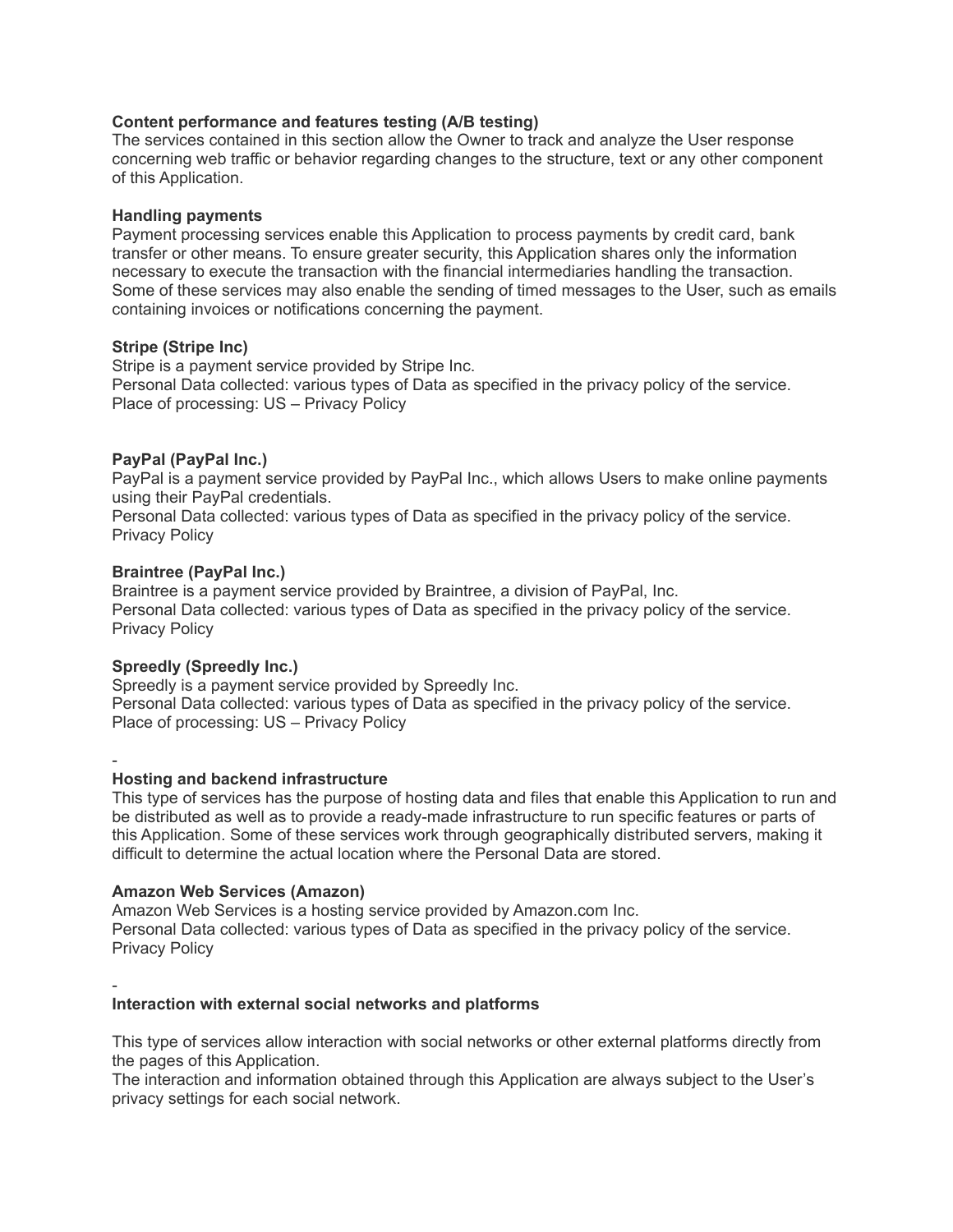This type of service might still collect traffic data for the pages where the service is installed, even when Users do not use it.

### **Facebook Like button and social widgets (Facebook, Inc.)**

The Facebook Like button and social widgets are services allowing interaction with the Facebook social network provided by Facebook, Inc. Personal Data collected: Cookies and Usage data.

Place of processing: US – Privacy Policy

-

### **Managing contacts and sending messages**

This type of services makes it possible to manage a database of email contacts, phone contacts or any other contact information to communicate with the User.

These services may also collect data concerning the date and time when the message was viewed by the User, as well as when the User interacted with it, such as by clicking on links included in the message.

### **Mandrill (The Rocket Science Group, LLC.)**

Mandrill is an email address management and message sending service provided by The Rocket Science Group, LLC.

Personal Data collected: email address and Usage data.

Place of processing: US – Privacy Policy

### **Campaign Monitor (Campaign Monitor)**

Campaign Monitor is an email address management and message sending service provided by Freshview Pty Ltd. Personal Data collected: email address. Place of processing: US – Privacy Policy

#### - **Registration and authentication**

By registering or authenticating, Users allow this Application to identify them and give them access to dedicated services.

Depending on what is described below, third parties may provide registration and authentication services. In this case, this Application will be able to access some Data, stored by these third-party services, for registration or identification purposes.

### **Direct registration (This Application)**

The User registers by filling out the registration form and providing the Personal Data directly to this Application.

Personal Data collected: email address, first name and last name.

#### - **Remarketing and Behavioral Targeting**

This type of services allows this Application and its partners to inform, optimize and serve advertising based on past use of this Application by the User.

This activity is performed by tracking Usage Data and by using Cookies, information that is transferred to the partners that manage the remarketing and behavioral targeting activity.

# **AdRoll (Semantic Sugar, Inc.)**

AdRoll is an advertising service provided by Semantic Sugar, Inc. Personal Data collected: Cookies and Usage data.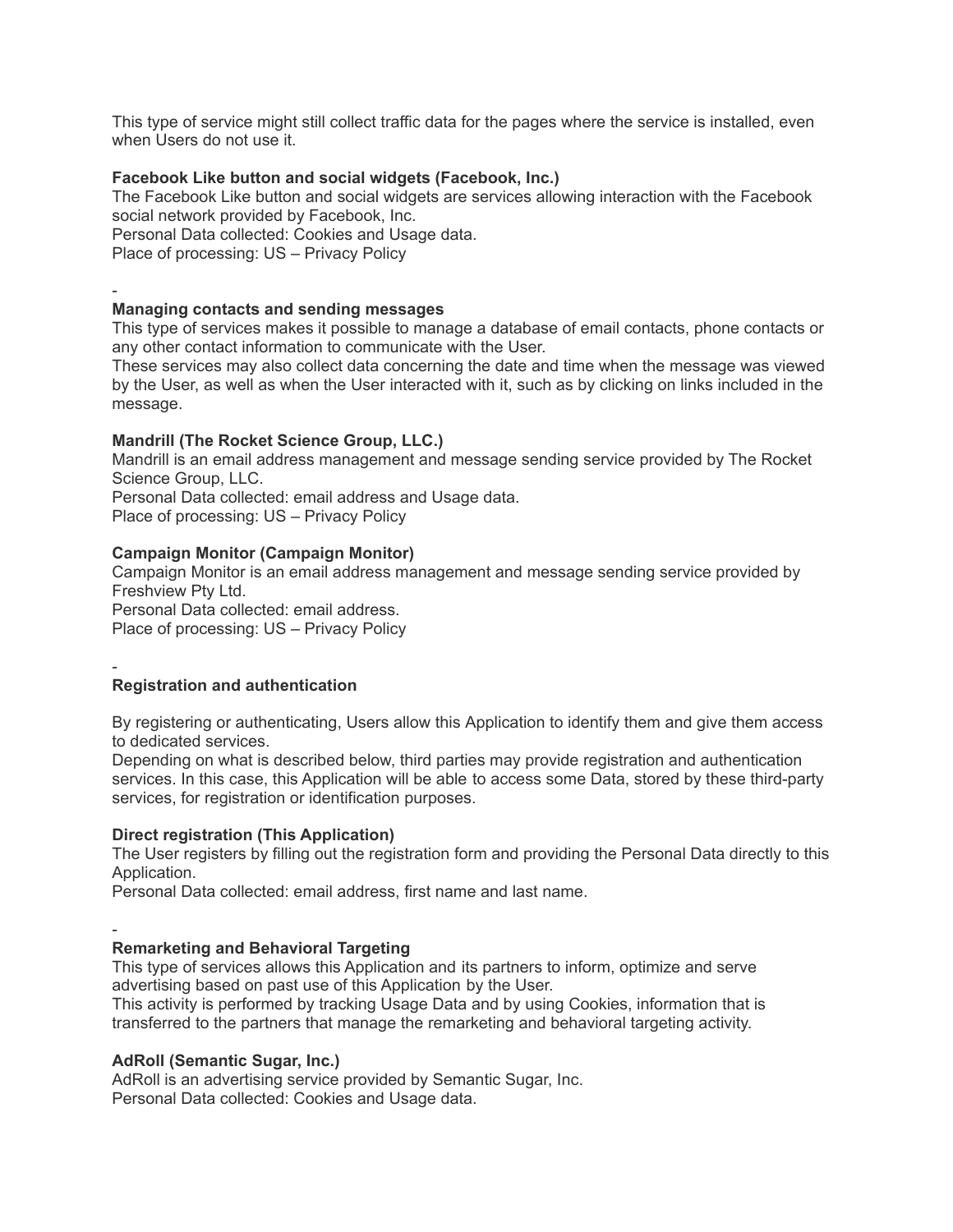Place of processing: US – Privacy Policy – Opt Out

### **Twitter Remarketing (Twitter, Inc.)**

Twitter Remarketing is a Remarketing and Behavioral Targeting service provided by Twitter, Inc. that connects the activity of this Application with the Twitter advertising network. Personal Data collected: Cookies and Usage data. Place of processing: US – Privacy Policy – Opt Out

### **Remarketing through Google Analytics for Display Advertising (Google Inc.)**

Google Analytics for Display Advertising is a Remarketing and Behavioral Targeting service provided by Google Inc. that connects the tracking activity performed by Google Analytics and its Cookies with the Adwords advertising network and the Doubleclick Cookie. Personal Data collected: Cookies and Usage data. Place of processing: US – Privacy Policy – Opt Out

### **Perfect Audience (NowSpots, Inc.)**

Perfect Audience is an advertising service provided by NowSpots, Inc. Personal Data collected: Cookies and Usage data. Place of processing: US – Privacy Policy – Opt Out

### **Facebook Remarketing (Facebook, Inc.)**

Facebook Remarketing is a Remarketing and Behavioral Targeting service provided by Facebook, Inc. that connects the activity of this Application with the Facebook advertising network. Personal Data collected: Cookies and Usage data. Place of processing: US – Privacy Policy – Opt Out

### **Facebook Custom Audience (Facebook, Inc.)**

Facebook Custom Audience is a Remarketing and Behavioral Targeting service provided by Facebook, Inc. that connects the activity of this Application with the Facebook advertising network. Personal Data collected: Cookies and email address. Place of processing: US – Privacy Policy – Opt Out

### **AdWords Remarketing (Google Inc.)**

AdWords Remarketing is a Remarketing and Behavioral Targeting service provided by Google Inc. that connects the activity of this Application with the Adwords advertising network and the Doubleclick Cookie. Personal Data collected: Cookies and Usage data.

Place of processing: US – Privacy Policy – Opt Out

-

### **Traffic optimization and distribution**

This type of services allows this Application to distribute their content using servers located across different countries and to optimize their performance.

Which Personal Data are processed depends on the characteristics and the way these services are implemented. Their function is to filter communications between this Application and the User's browser.

Considering the widespread distribution of this system, it is difficult to determine the locations to which the contents that may contain Personal Information User are transferred.

### **CloudFlare (Cloudflare)**

CloudFlare is a traffic optimization and distribution service provided by CloudFlare Inc.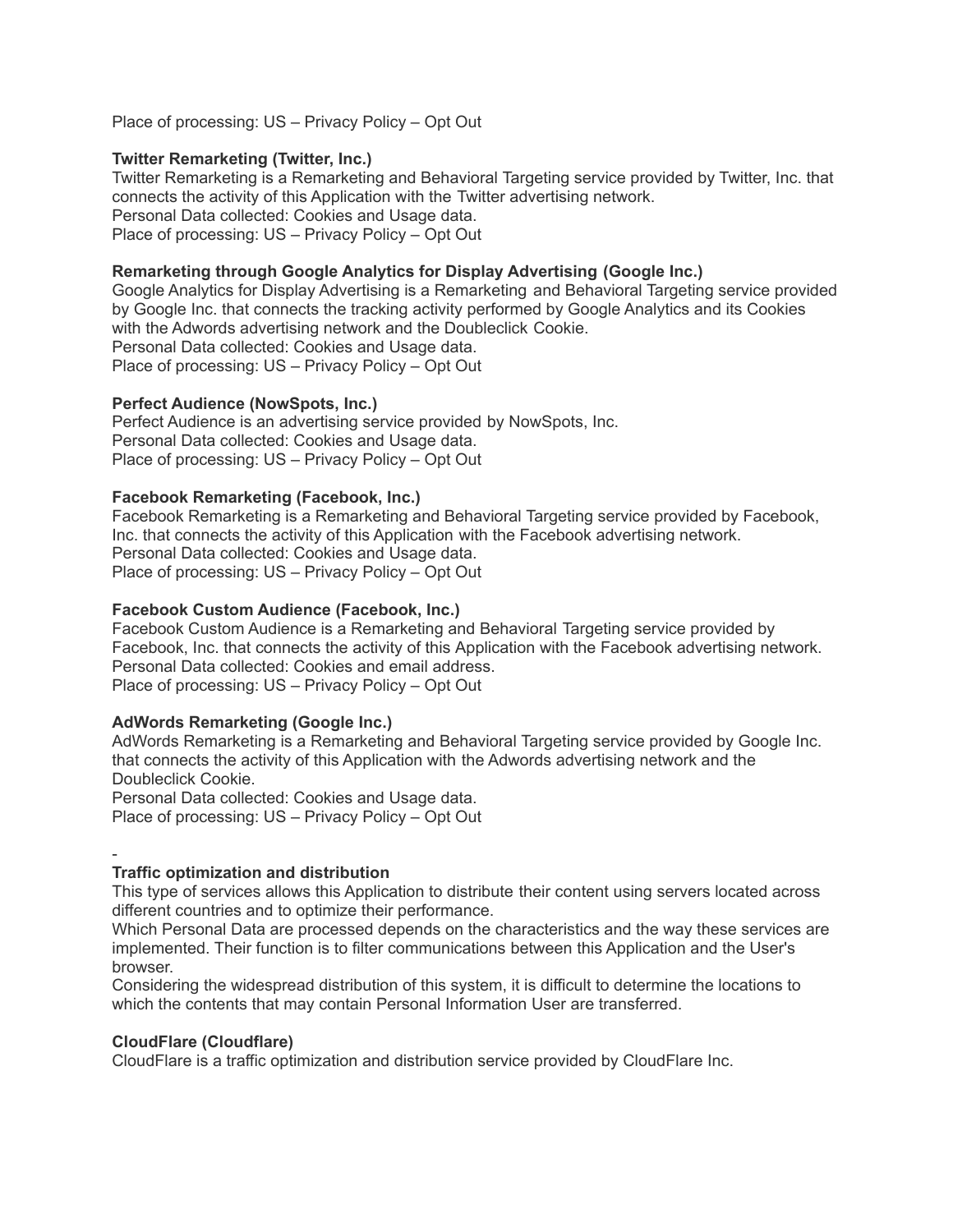The way CloudFlare is integrated means that it filters all the traffic through this Application, i.e., communication between this Application and the User's browser, while also allowing analytical data from this Application to be collected.

Personal Data collected: Cookies and various types of Data as specified in the privacy policy of the service.

Place of processing: US – Privacy Policy

#### - **User database management**

This type of services allows the Owner to build user profiles by starting from an email address, a personal name, or other information that the User provides to this Application, as well as to track User activities through analytics features. This Personal Data may also be matched with publicly available information about the User (such as social networks' profiles) and used to build private profiles that the Owner can display and use for improving this Application.

Some of these services may also enable the sending of timed messages to the User, such as emails based on specific actions performed on this Application.

### **Intercom (Intercom Inc.)**

Intercom is a User database management service provided by Intercom Inc. Intercom can also be used as a medium for communications, either through email, or through messages within our product(s).

Personal Data collected: email address and various types of Data as specified in the privacy policy of the service.

Place of processing: US – Privacy Policy

# **Further information about Personal Data**

#### - **Selling goods and services online**

The Personal Data collected are used to provide the User with services or to sell goods, including payment and possible delivery.

The Personal Data collected to complete the payment may include the credit card, the bank account used for the transfer, or any other means of payment envisaged. The kind of Data collected by this Application depends on the payment system used.

#### - **The Service is not directed to children under the age of 13**

Users declare themselves to be adult according to their applicable legislation. Minors may use this Application only with the assistance of a parent or guardian. Under no circumstance persons under the age of 13 may use this Application.

#### - **Push notifications**

This Application may send push notifications to the User.

### **Additional information about Data collection and processing**

**Legal action**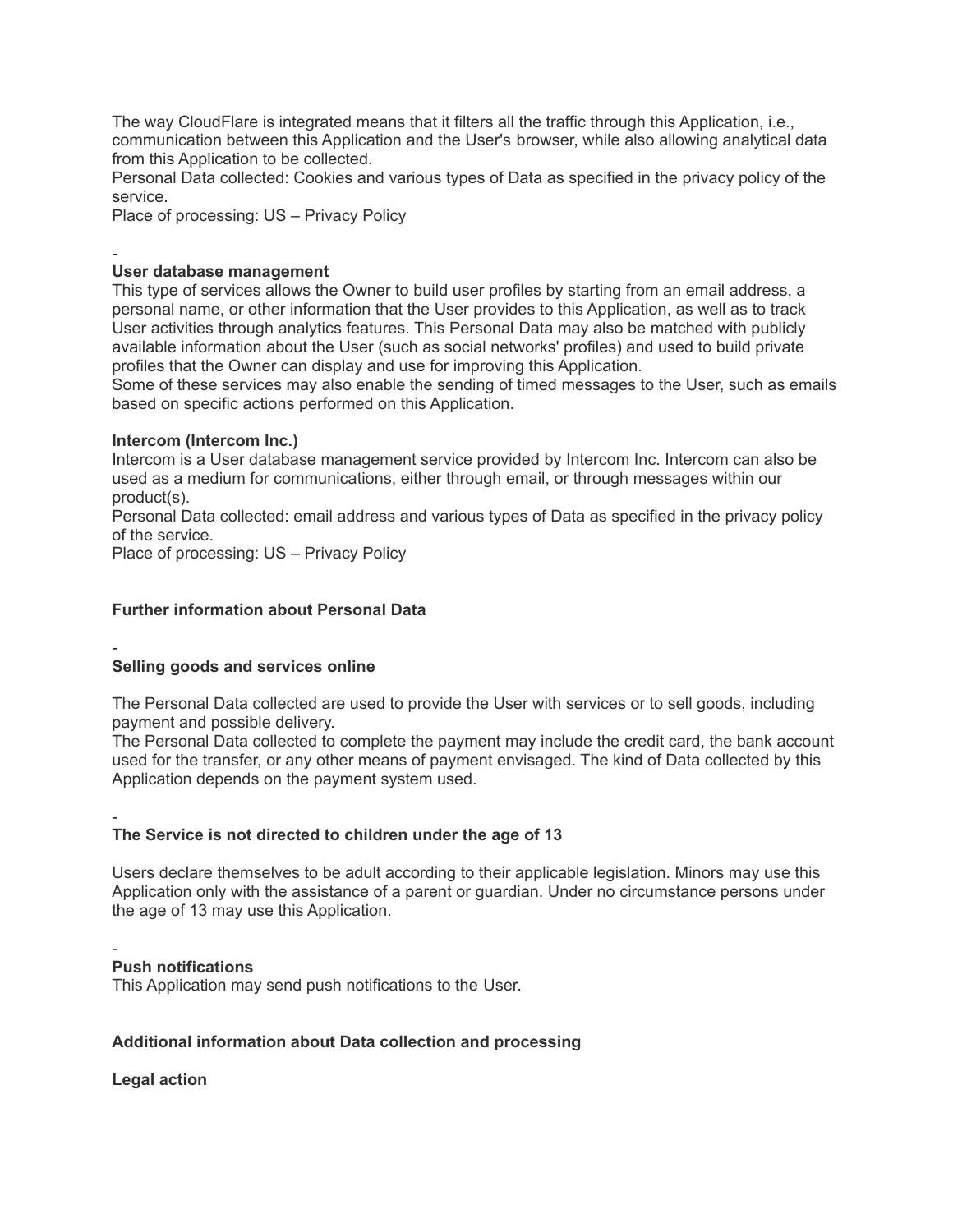The User's Personal Data may be used for legal purposes by the Data Controller, in Court or in the stages leading to possible legal action arising from improper use of this Application or the related services.

The User declares to be aware that the Data Controller may be required to reveal personal data upon request of public authorities.

### **Additional information about User's Personal Data**

In addition to the information contained in this privacy policy, this Application may provide the User with additional and contextual information concerning services or the collection and processing of Personal Data upon request.

### **System Logs and Maintenance**

For operation and maintenance purposes, this Application and any third-party services may collect files that record interaction with this Application (System Logs) or use for this purpose other Personal Data (such as IP Address).

### **Information not contained in this policy**

More details concerning the collection or processing of Personal Data may be requested from the Data Controller at any time. Please see the contact information at the beginning of this document.

### **The rights of Users**

Users have the right, at any time, to know whether their Personal Data has been stored and can consult the Data Controller to learn about their contents and origin, to verify their accuracy or to ask for them to be supplemented, cancelled, updated or corrected, or for their transformation into anonymous format or to block any data held in violation of the law, as well as to oppose their treatment for any and all legitimate reasons. Requests should be sent to the Data Controller at the contact information set out above.

This Application does not support "Do Not Track" requests.

To determine whether any of the third-party services it uses honor the "Do Not Track" requests, please read their privacy policies.

### **Changes to this privacy policy**

The Data Controller reserves the right to make changes to this privacy policy at any time by giving notice to its Users on this page. It is strongly recommended to check this page often, referring to the date of the last modification listed at the bottom. If a User objects to any of the changes to the Policy, the User must cease using this Application and can request that the Data Controller removes the Personal Data. Unless stated otherwise, the then-current privacy policy applies to all Personal Data the Data Controller has about Users.

### **Definitions and legal references**

### **Personal Data (or Data)**

Any information regarding a natural person, a legal person, an institution or an association, which is, or can be, identified, even indirectly, by reference to any other information, including a personal identification number.

### **Usage Data**

Information collected automatically from this Application (or third party services employed in this Application), which can include: the IP addresses or domain names of the computers utilized by the Users who use this Application, the URI addresses (Uniform Resource Identifier), the time of the request, the method utilized to submit the request to the server, the size of the file received in